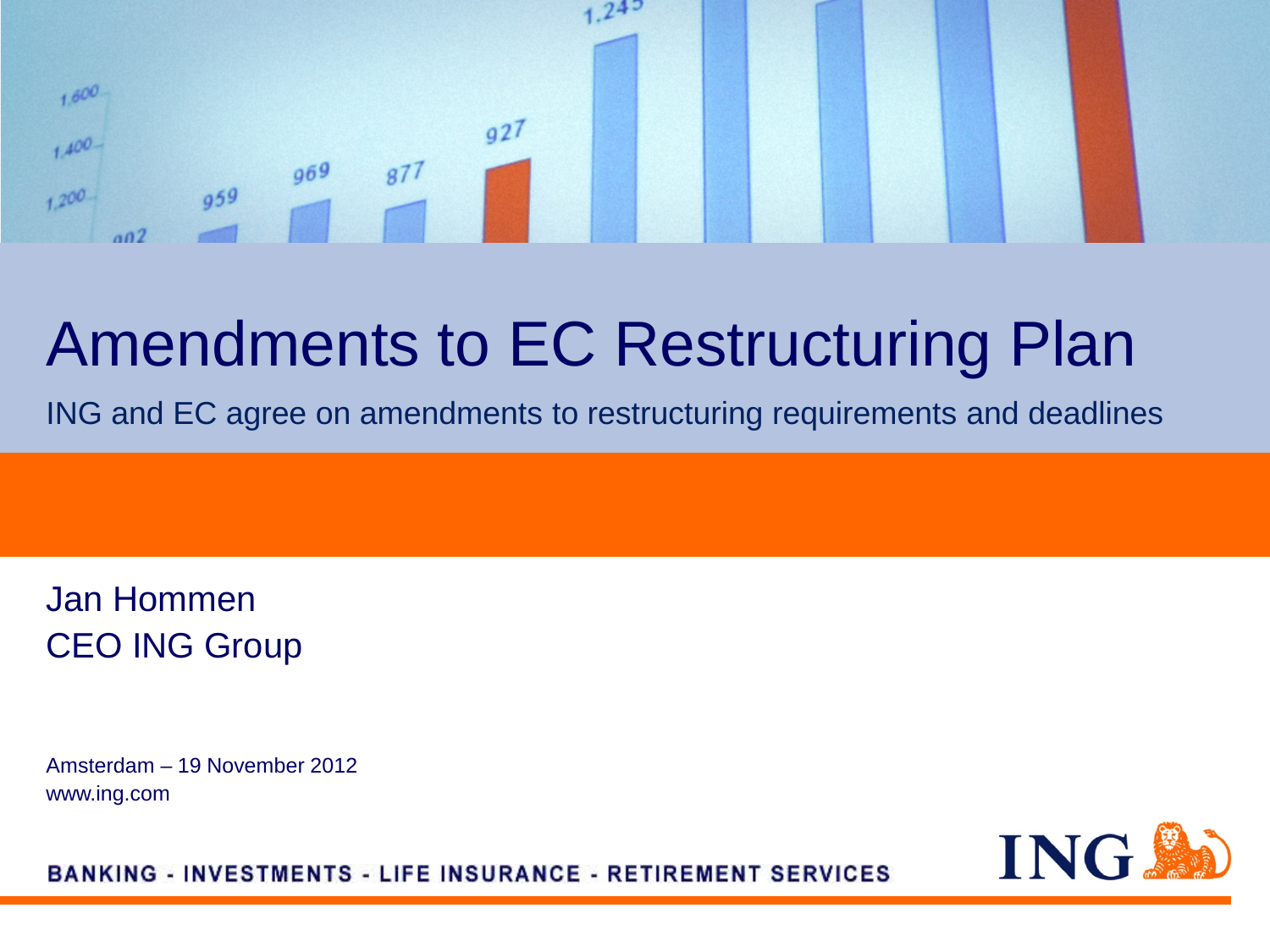## ING and EC agree to amended restructuring plan

- Timelines extended to complete divestments of Insurance & Investment Management, taking into consideration the current market environment
- Operations of WestlandUtrecht Bank will be merged with the recently created NN Bank, and will be divested along with Insurance Europe
- Remaining support from Dutch State to be repaid in 4 equal tranches, including 50% exit premium, by May 2015. First tranche of EUR 1.125 bln will be paid 26 November 2012
- Bans on acquisitions, price leadership and calling hybrids extended

The amended agreement gives us more time and flexibility to complete the required restructuring, while our strategic objectives remain unchanged. We will maintain the momentum in our restructuring programme, and we remain committed to repaying the State as quickly as possible.

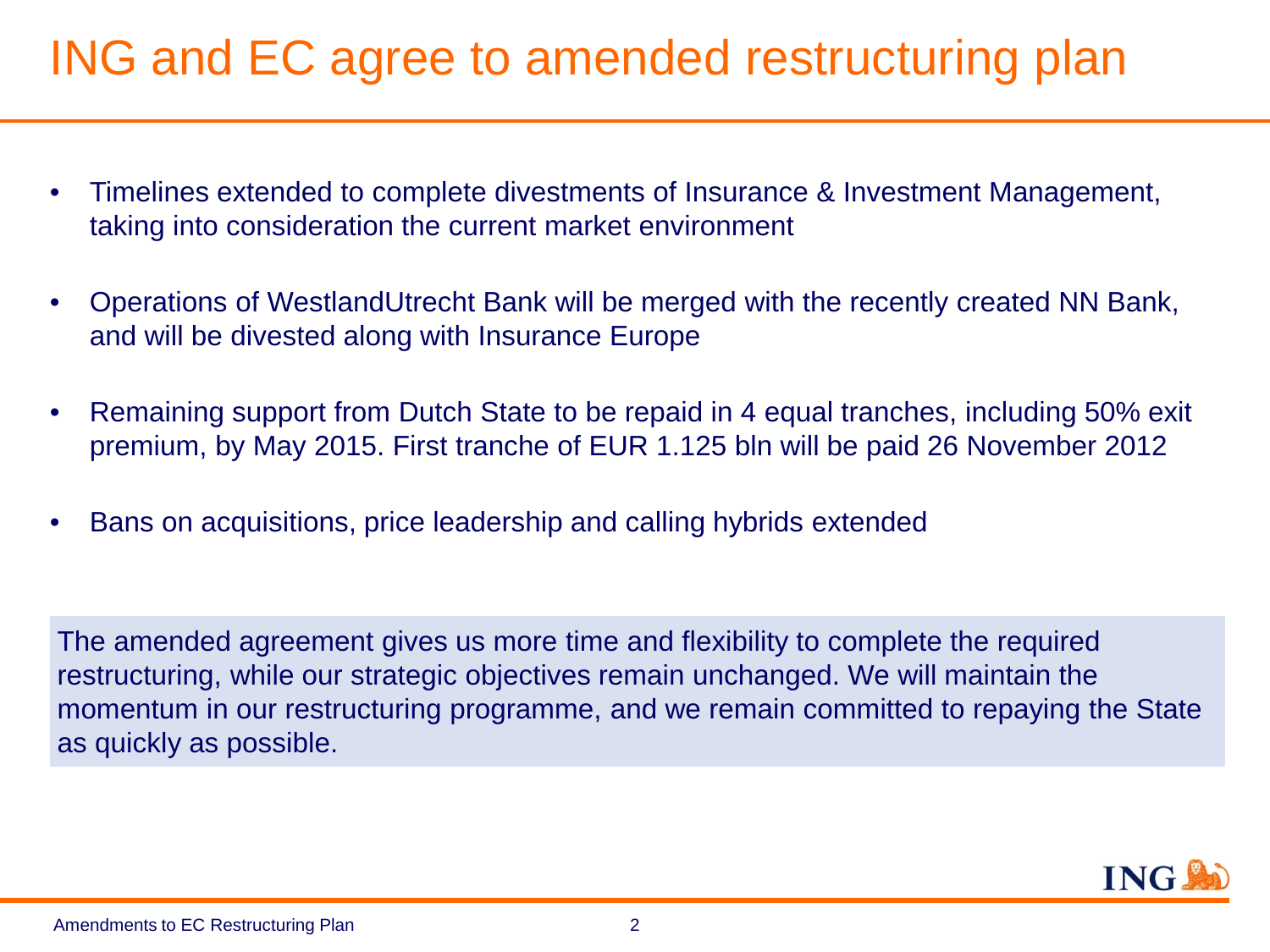## ING is making good progress on restructuring



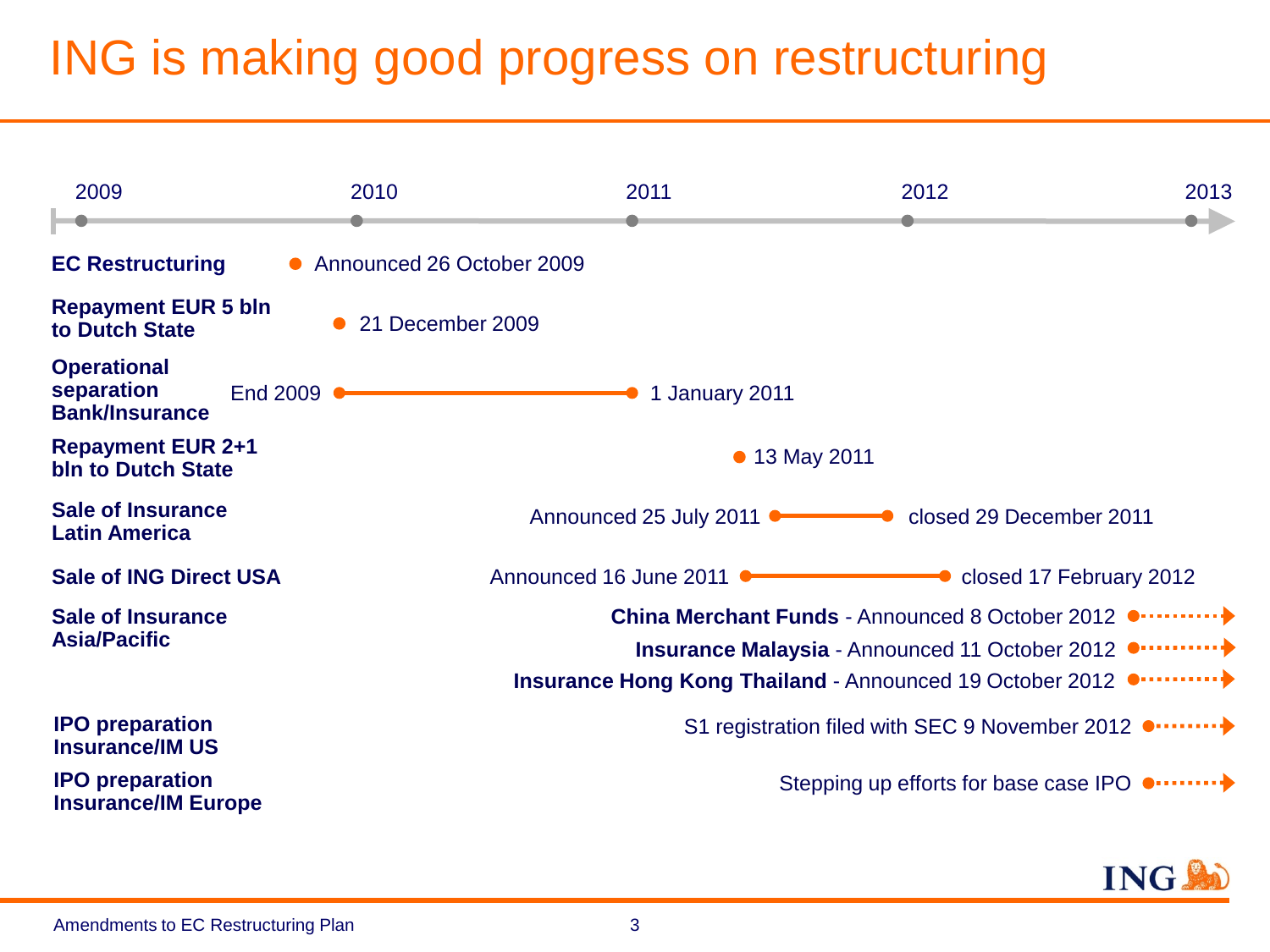## Key revisions to EC restructuring agreement

|                                                   | 2009 Agreement                           |  | New agreement                                                                                                   |  |
|---------------------------------------------------|------------------------------------------|--|-----------------------------------------------------------------------------------------------------------------|--|
| Deadline insurance<br>divestments                 | <b>End 2013</b>                          |  | Asia > 50% by end 2013, rest 2016<br>US > 25% in 2013, > 50% 2014, rest 2016<br>EU > 50% by end 2015, rest 2018 |  |
| <b>Divestment Westland</b><br><b>Utrecht Bank</b> | To be divested by 2012                   |  | Merge part with NN Bank and divest<br>with Insurance Europe IPO                                                 |  |
| <b>State Repayment</b>                            | 50% exit premium or<br>conversion option |  | Repay state EUR 4.5 bln,<br>including 50% premium in 4 equal tranches;<br>final payment by May 2015             |  |
| <b>Acquisition Ban</b>                            | November 2012                            |  | Extended to November 2015,<br>or until >50% of each insurance                                                   |  |
| <b>Price Leadership Ban</b>                       | November 2012                            |  | businesses divested                                                                                             |  |
| Ban on calling hybrids                            | November 2012                            |  | Extended to November 2014,<br>or until State is fully repaid                                                    |  |

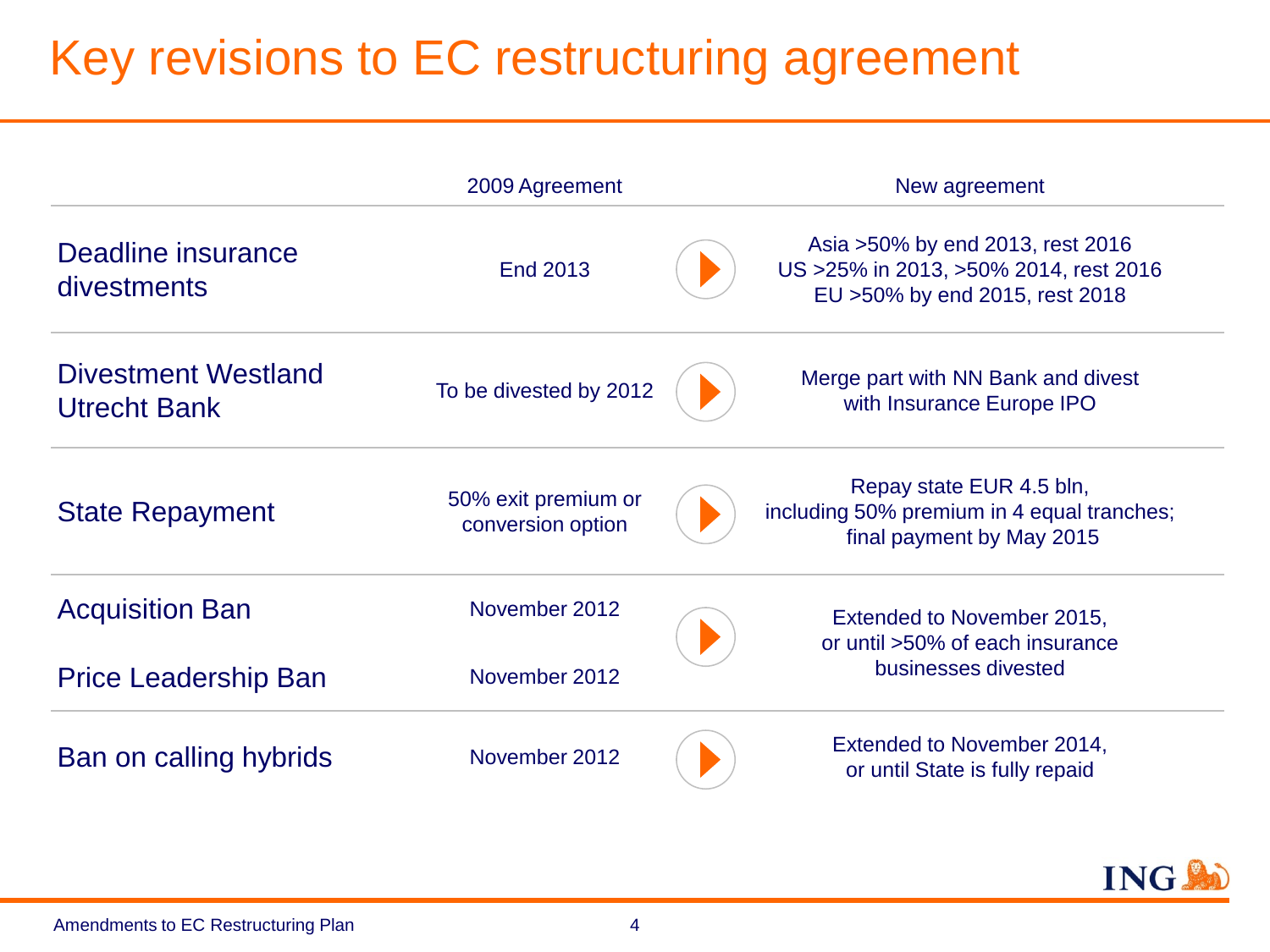## Deadlines for Insurance divestments extended



- Divesting control (> 50% of shares) of a business qualifies as divestment for EC. At that stage ING will deconsolidate the business, and remaining interest can be sold down over 2 or 3 years
- Acquisition ban, price leadership ban lifted once > 50% of each Insurance business is completed

We remain committed to completing the restructuring as quickly as possible, however these deadlines give us more flexibility given the challenging environment

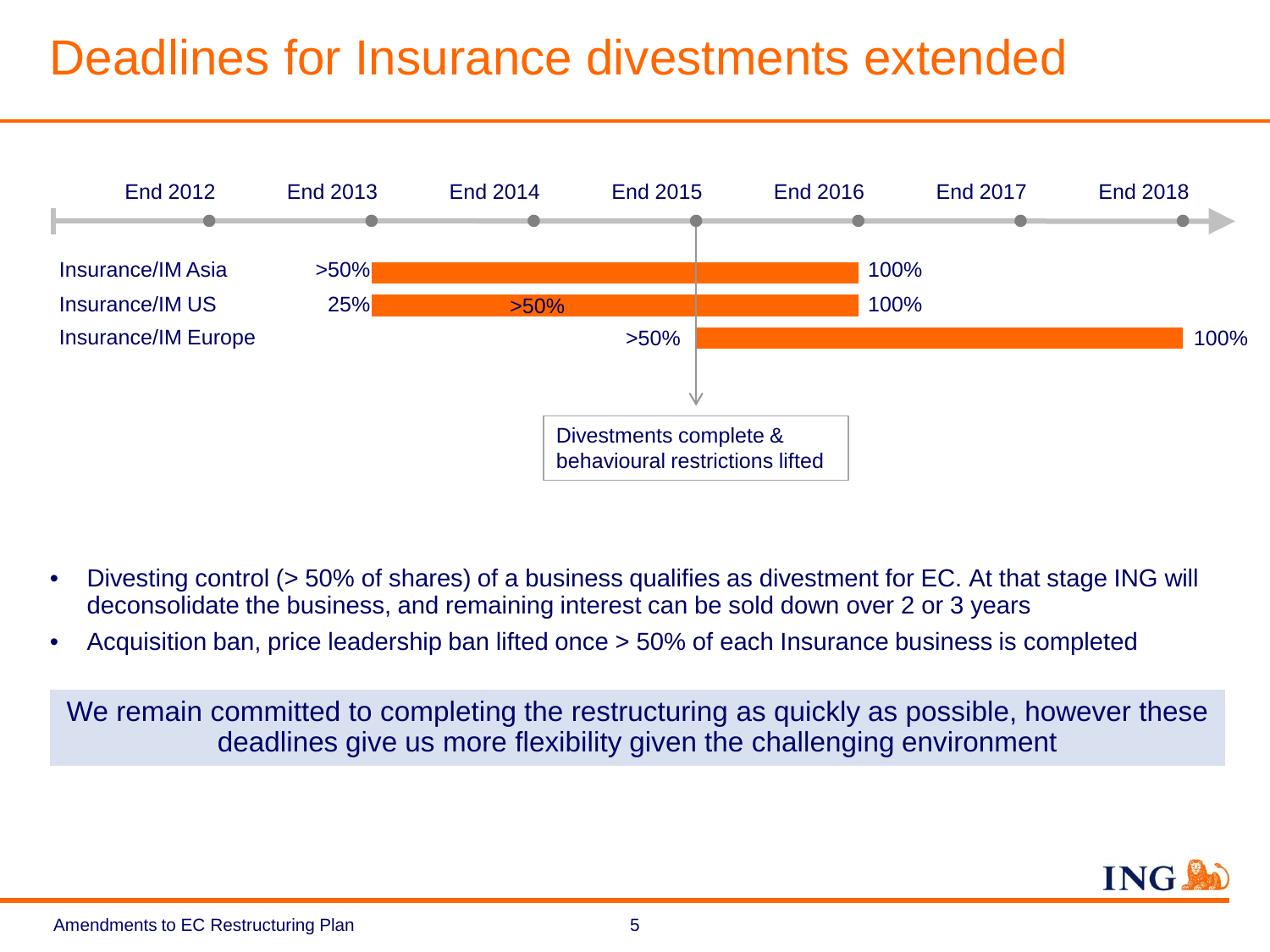## WestlandUtrecht to be combined with new NN Bank

- Operations of WestlandUtrecht Bank will be merged with the recently created NN Bank
- Combination will accelerate the strategy of NN Bank, which will grow to create a new mid-sized bank in the Netherlands under the strong Nationale-Nederlanden brand
- NN Bank will offer a range of financial products, including:
	- mortgages
	- savings accounts
	- bank annuity products (banksparen)
	- **investments**
	- consumer insurance products
	- consumer credit
	- Core retail insurance products of NN Life and P&C products
- NN Bank will have access to NN's 2.5 million retail customers, and an integrated multi-channel distribution platform with more than 2000 independent financial advisors and 90 tied agents, as well as direct distribution through internet and telephone



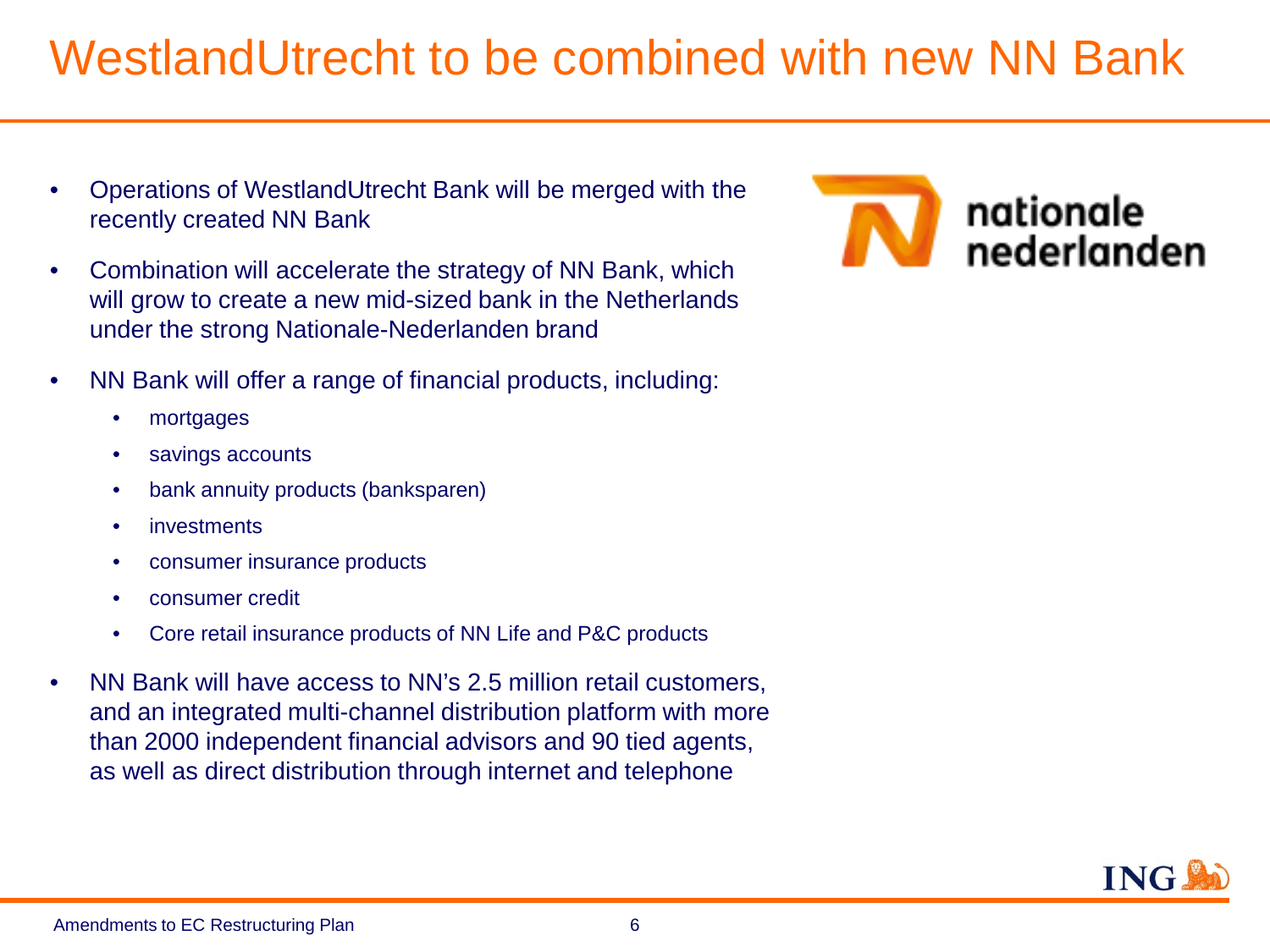## NN Bank to grow to create a new mid-sized bank

|                        | WestlandUtrecht    | <b>Transfer to NN Bank</b> | <b>NN Bank</b> | <b>Expected start point</b><br><b>New NN Bank</b><br>1/1/2013 |
|------------------------|--------------------|----------------------------|----------------|---------------------------------------------------------------|
| <b>Mortgages</b>       | EUR 37 bln         | EUR 2.6 bln                |                | <b>EUR 2.6 bln</b>                                            |
| <b>Consumer credit</b> | <b>EUR 0.2 bln</b> | <b>EUR 0.2 bln</b>         |                | <b>EUR 0.2 bln</b>                                            |
| <b>Savings</b>         | <b>EUR 2.6 bln</b> | EUR 2.6 bln                |                | EUR 2.6 bln                                                   |
| <b>Bank annuity</b>    |                    |                            | EUR 0.3 bln    | EUR 0.3 bln                                                   |

- EUR 2.6 bln of WUB's mortgage portfolio to transfer to NN Bank. Remainder to be run down over time
- ING Bank will inject EUR 350 million of capital in NN Bank. An additional EUR 120 million will be injected if necessary prior to divestment to ensure a Tier-1 ratio of at least 12% for NN Bank in 2015
- ING has agreed to target market shares on new production for mortgages and consumer credit until 2015 to ensure NN Bank has sufficient scale at the time of the divestment of Insurance Europe
- NN Bank to become self-funding through growth in savings and bank annuity products, supplemented by capital markets funding. A maximum of EUR 2.7 bln in funding can be provided by ING at separation and that must take the form of marketable securities
- ING Bank commits to support the development of NN Bank through caps on new mortgage production, free access to ATMs for NN Bank credit card holders, and other measures

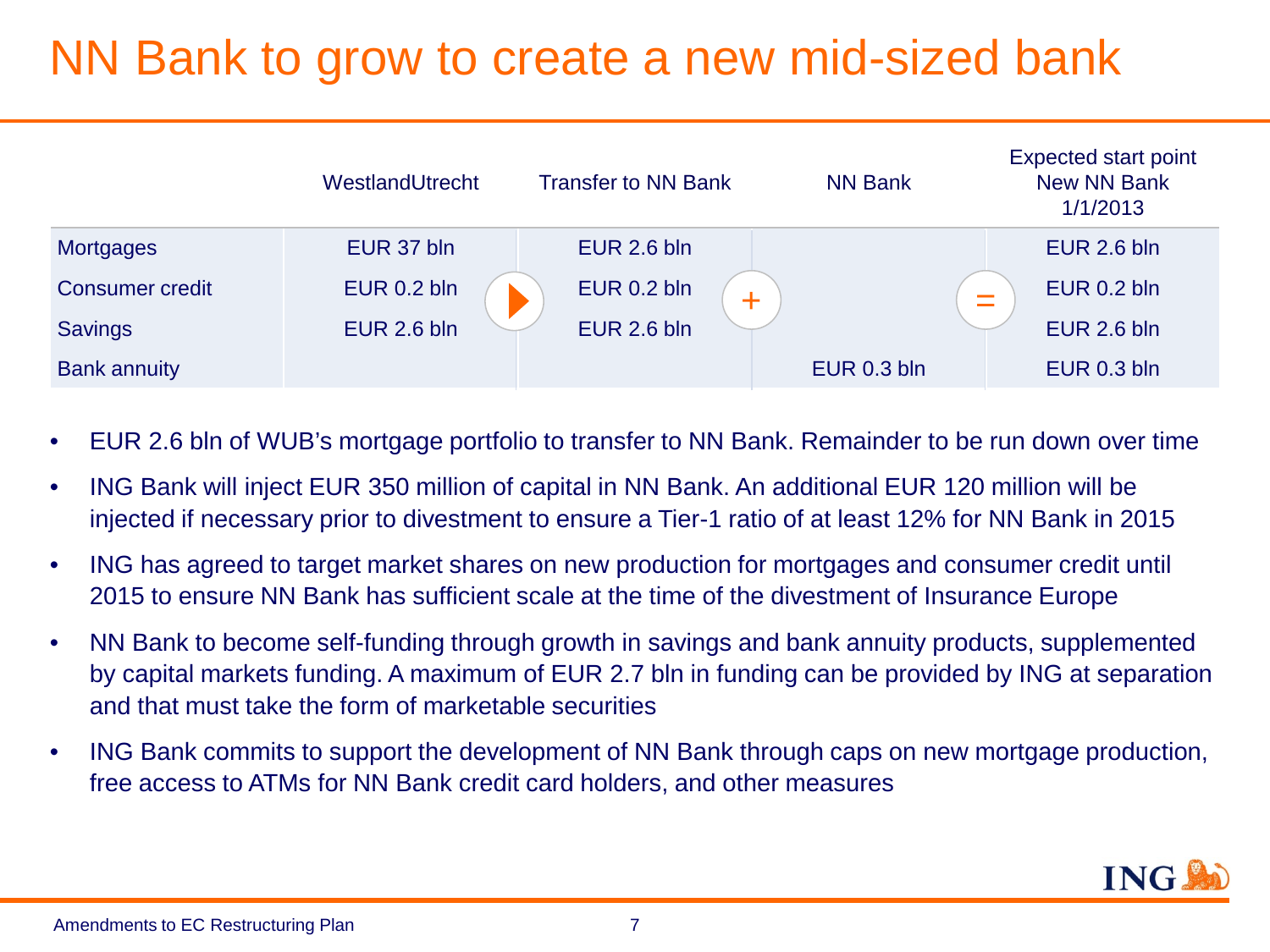#### Committed timeline to repay Dutch State



- ING has committed to repay the remaining EUR 3 billion plus 50% exit premium to the Dutch State in 4 equal tranches of EUR 1.125 bln
- Any accrued interest or coupons paid under the terms of the CT1 securities will be offset against the exit premium through partial use of the conversion option to ensure total payments do not exceed EUR 4.5 bln
- Upon completion, total payments to the Dutch State will amount to 135% of the capital support received, leading to a return of 12.5% based on the committed timelines

ING remains committed to repaying the Dutch State as quickly as possible and will accelerate payments if this is prudent under the prevailing economic circumstances.

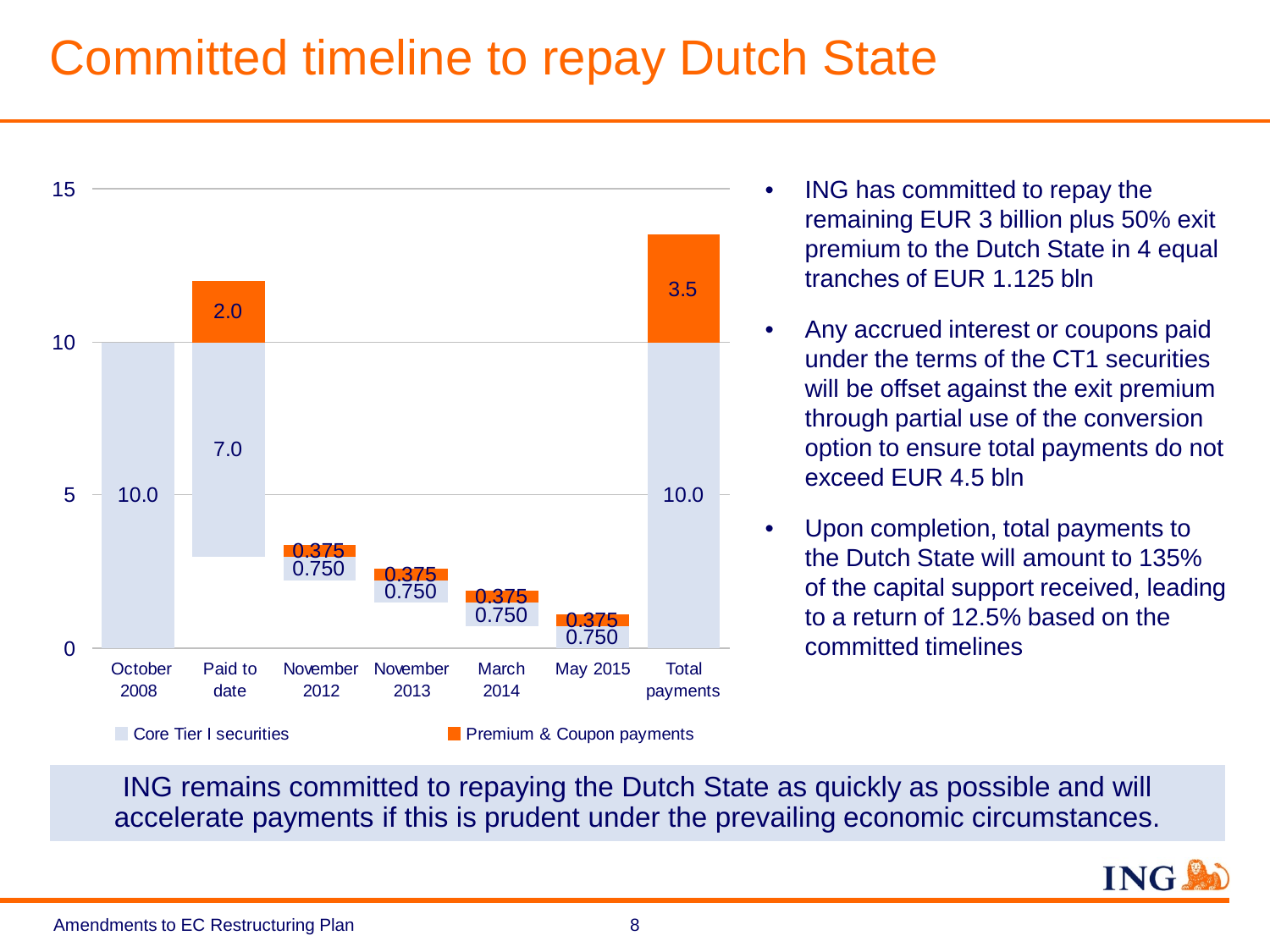#### Behavioural Commitments and Appeal Process

- Acquisition ban and price leadership bans extended to 18 November 2015, or until >50% of each of the Insurance businesses have been divested, if earlier
- Terms of price leadership ban adjusted:
	- Price leadership ban will no longer apply to the Netherlands
	- >5% market share (non ING Direct): ING can not be among the top 3 in terms of pricing for standard retail products
	- ING Direct EU: ING can not be the market leader measured against the 10 largest competitors<sup>1</sup>
- Ban on calling hybrids extended until 18 November 2014 or until State is repaid, if earlier:
	- EC has given permission for ING to call the EUR 1.25 billion hybrid outstanding from ING Verzekeringen NV, which has a change of control clause that would be triggered by the divestment of Insurance Asia
	- ING intends to call the above hybrid on 21 December 2012
- This agreement has been approved by the EC and will replace the EC's decision dated 11 May 2012, so ING has withdrawn its appeal against the earlier decision

<sup>1</sup> New terms will come into effect three months after the EC decision. Until then 2009 terms continue to apply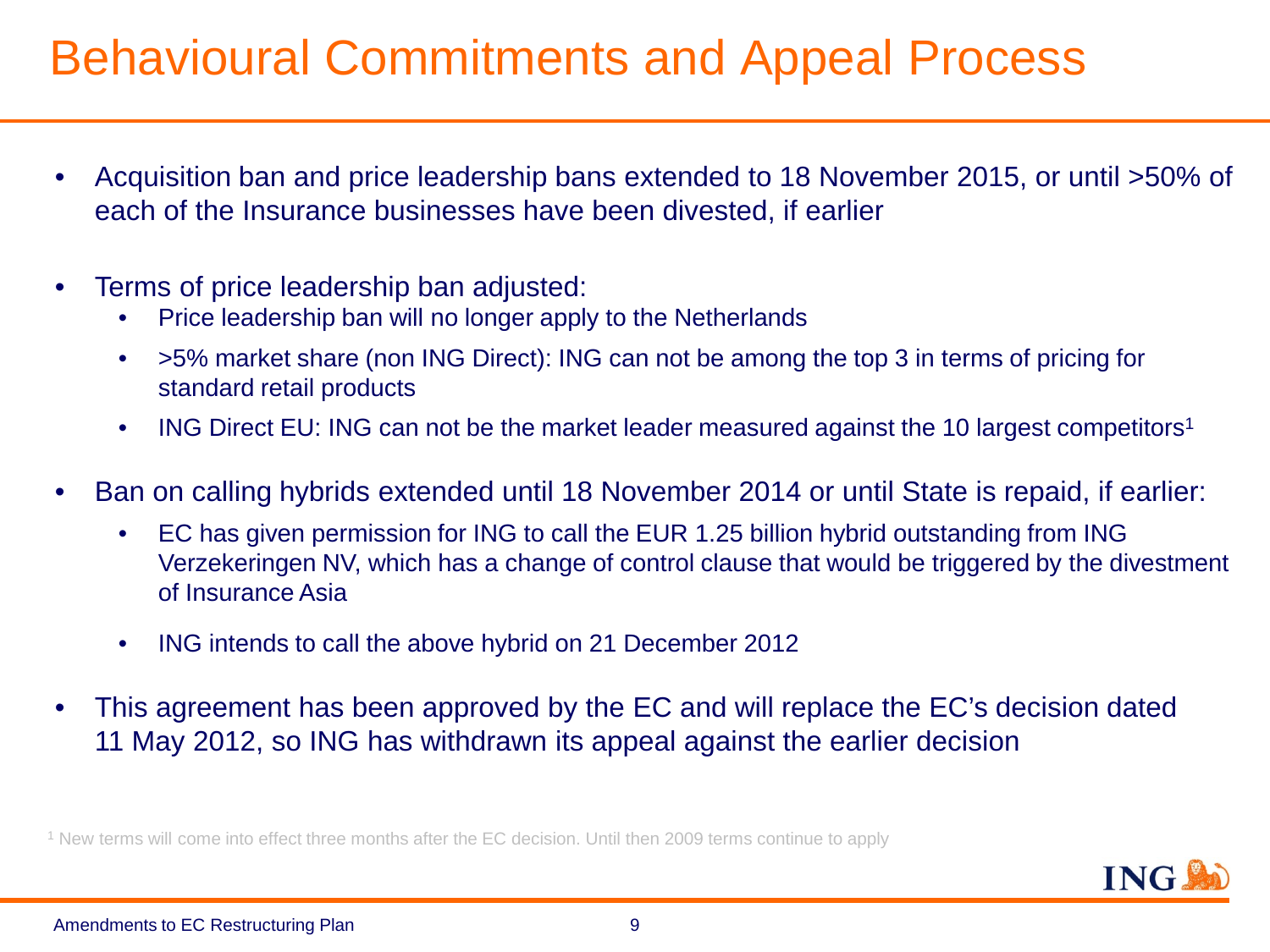#### Wrap-up

- We remain committed to executing the restructuring plan to create stand-alone banking and insurance companies, and we will continue the momentum we have demonstrated in recent years
- Today's agreement increases flexibility for ING to complete its agreed restructuring plan, taking into consideration the current market environment
- ING is pleased that a solution has been found for the sale of WestlandUtrecht Bank, creating a new mid-sized competitor in the Netherlands under the NN brand
- ING remains committed to repaying the State as quickly as possible and will accelerate payment if prudent under the prevailing economic circumstances